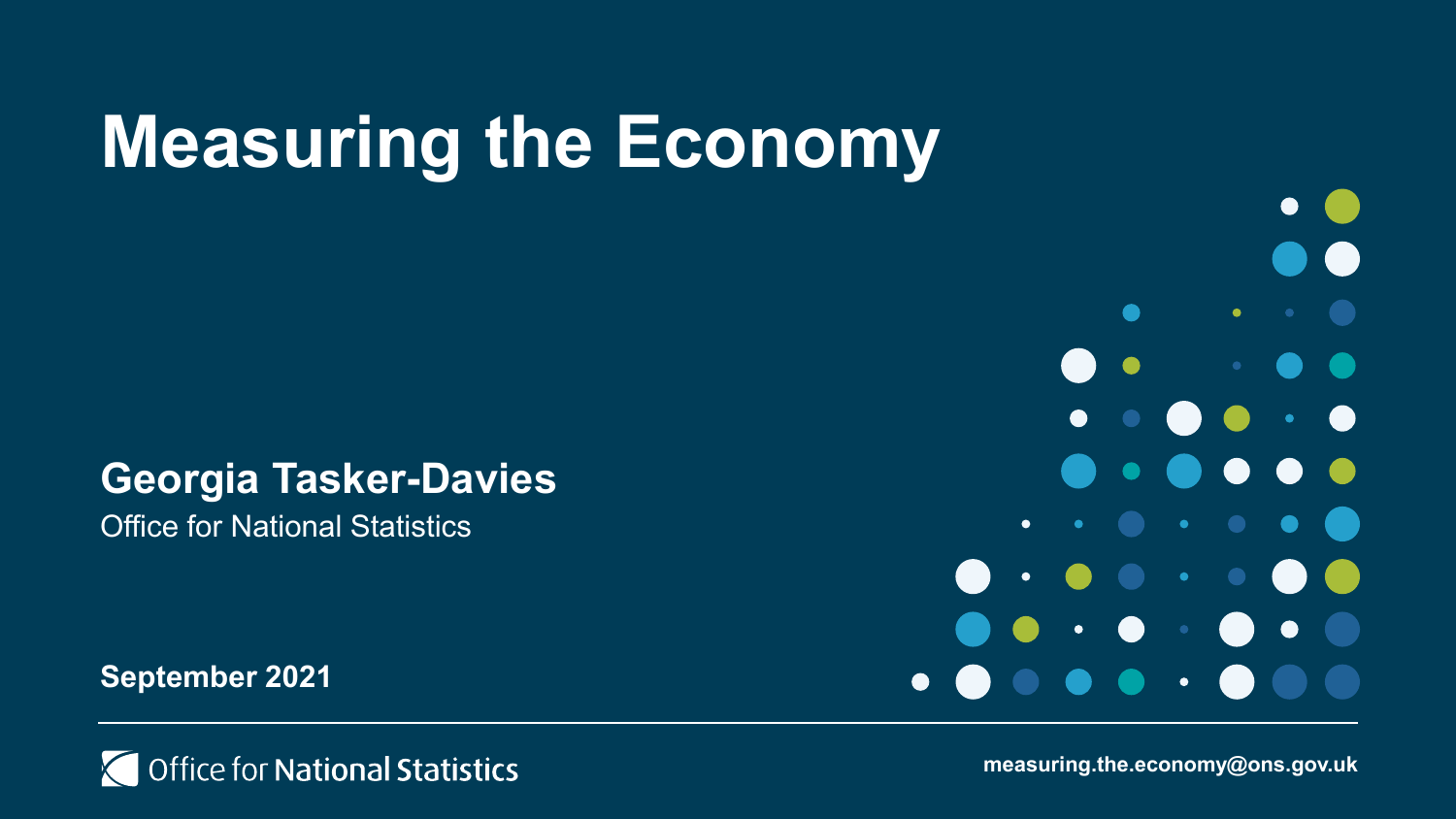### **Why write a book on Measuring the Economy**

*"Good policymaking relies on good economic data, and an understanding of how that data can help us make sense of a system as vast, complex and fastmoving as a modern-day economy.*

*"For those interested in economics and economic policy, this book explains clearly the concepts, challenges and controversies that lie behind our measurement of the economy, and the methods we use to make measurement practical."*

> Andy Haldane Chief Economist, Bank of England

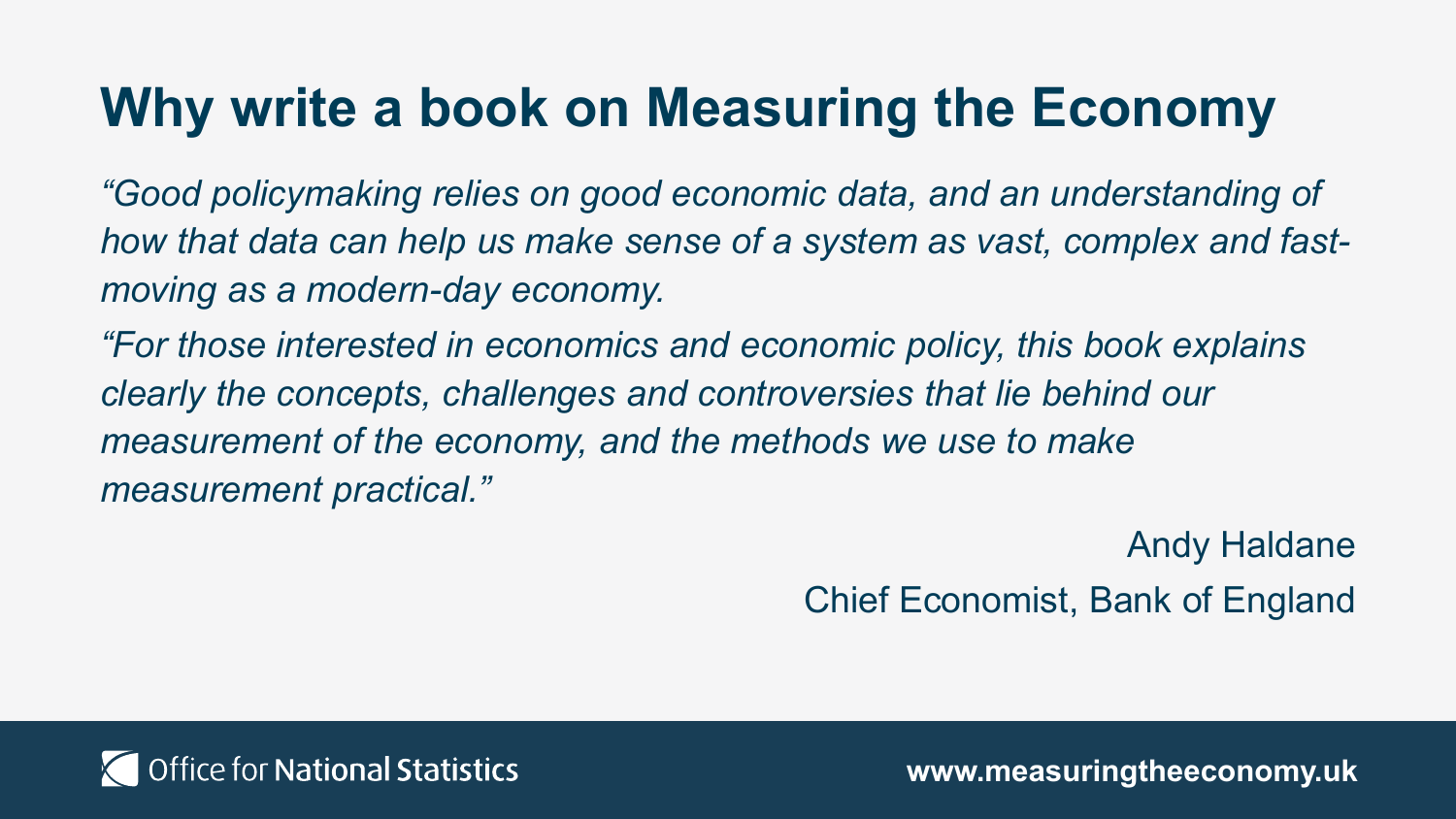### **Aims and Objectives**

• Increase the wider capability of undergraduate economists

• Provide theoretical and practical examples of economic measurement

• Collaborate with the academic community in providing teaching resources

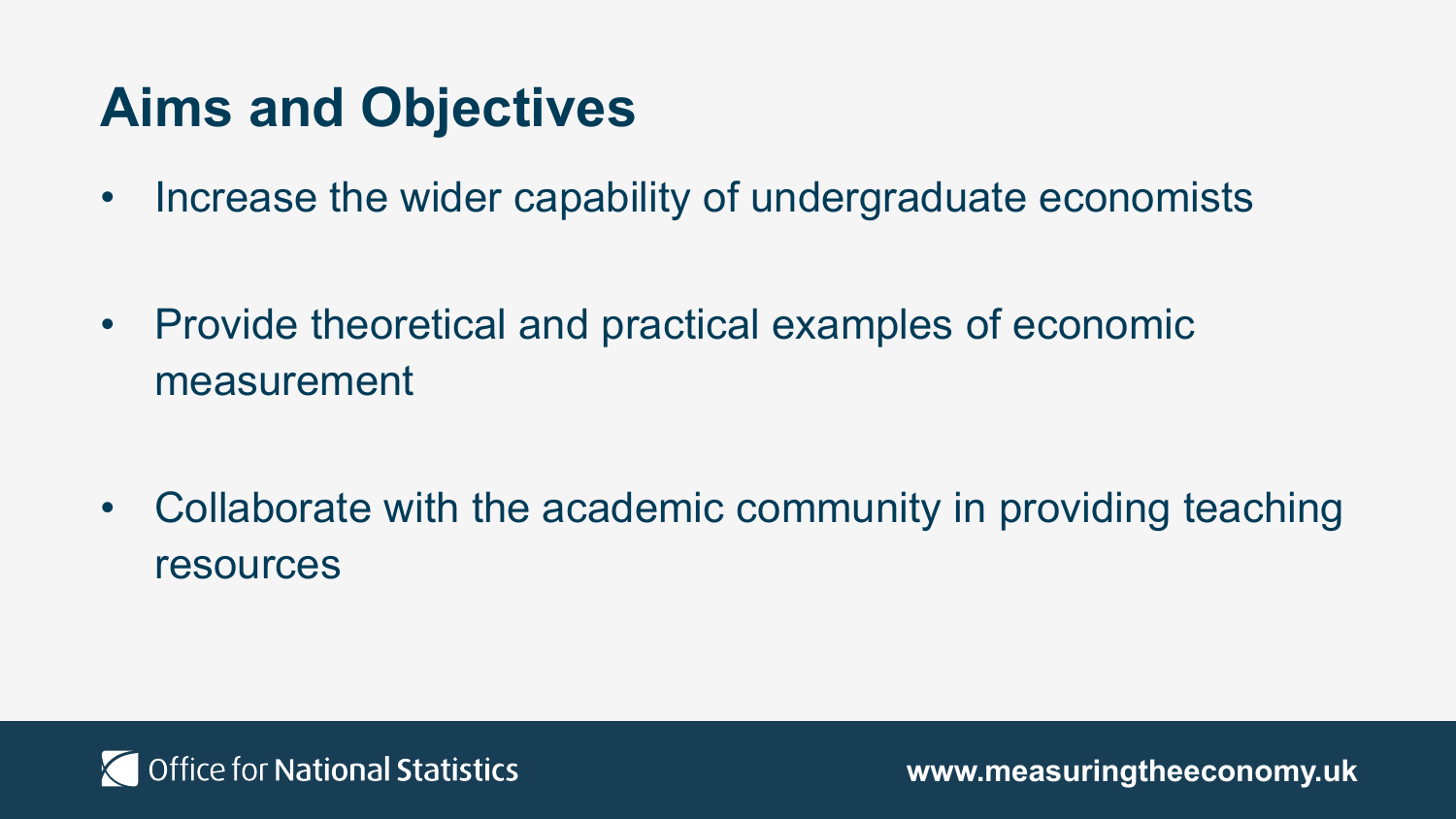### **Chapters**

<https://measuringtheeconomy.uk/>

- Measuring Inflation
- Gross Domestic Product
- National Income and Expenditure
- Supply-use Framework
- Labour Market
- Productivity and Growth
- Inequality
- Sub-National Statistics
- Trade and Balance of Payments
- The Financial Sector
- The Environment and Natural Capital
- Hard to Measure Sectors
- Innovation Statistics
- [Public Finances]
- Appendix: Sources of Economic Statistics
- Appendix: Basic Statistical Skills
- Appendix: International Context
- Appendix: External Engagement

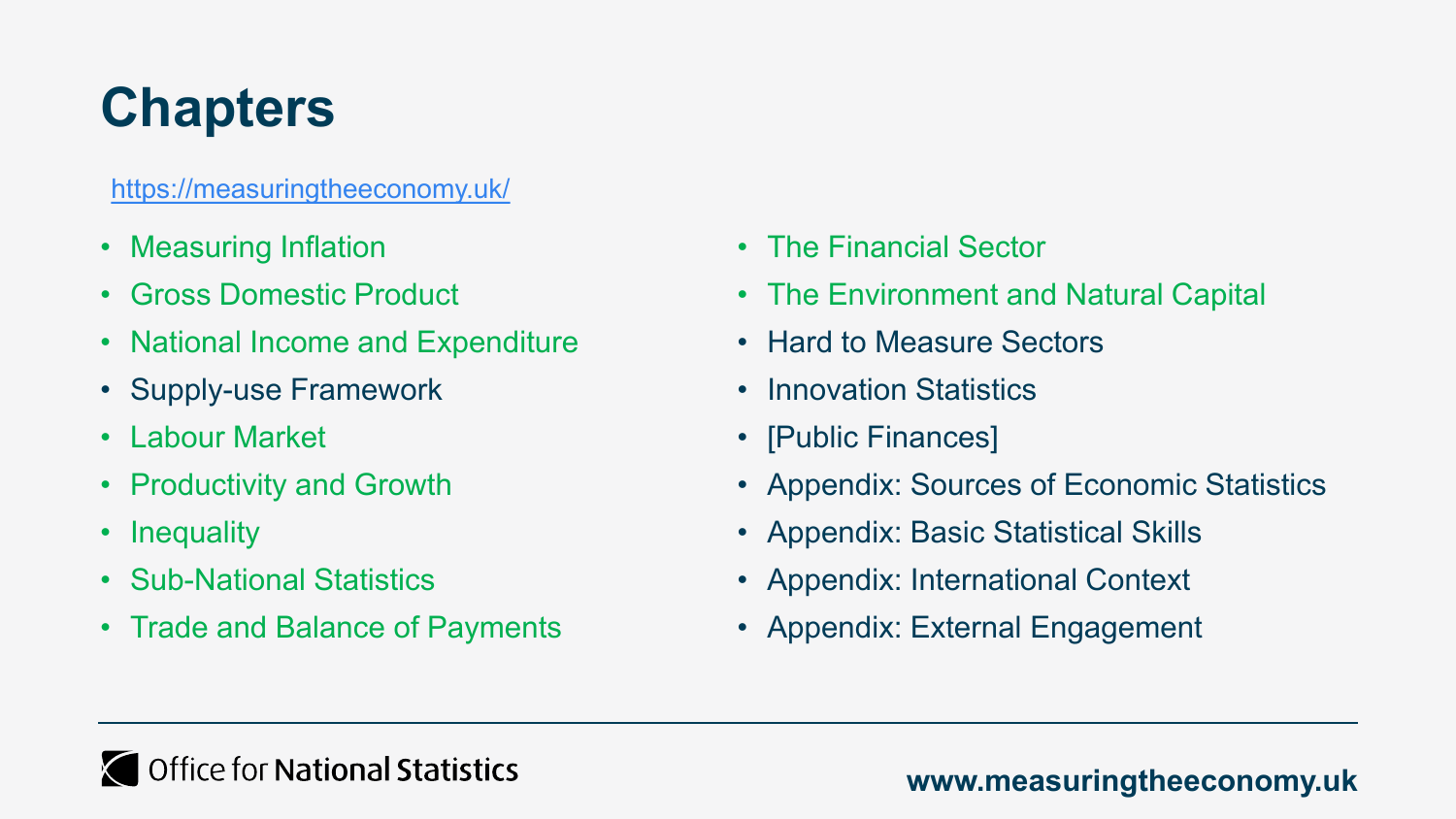### **Why are we at the DEE Conference**

- Increase our understanding of teaching economics
- Raise awareness of the teaching material available and identify how this might be incorporated more into teaching
- Recruit to a user community to help us tailor the material to your specific needs

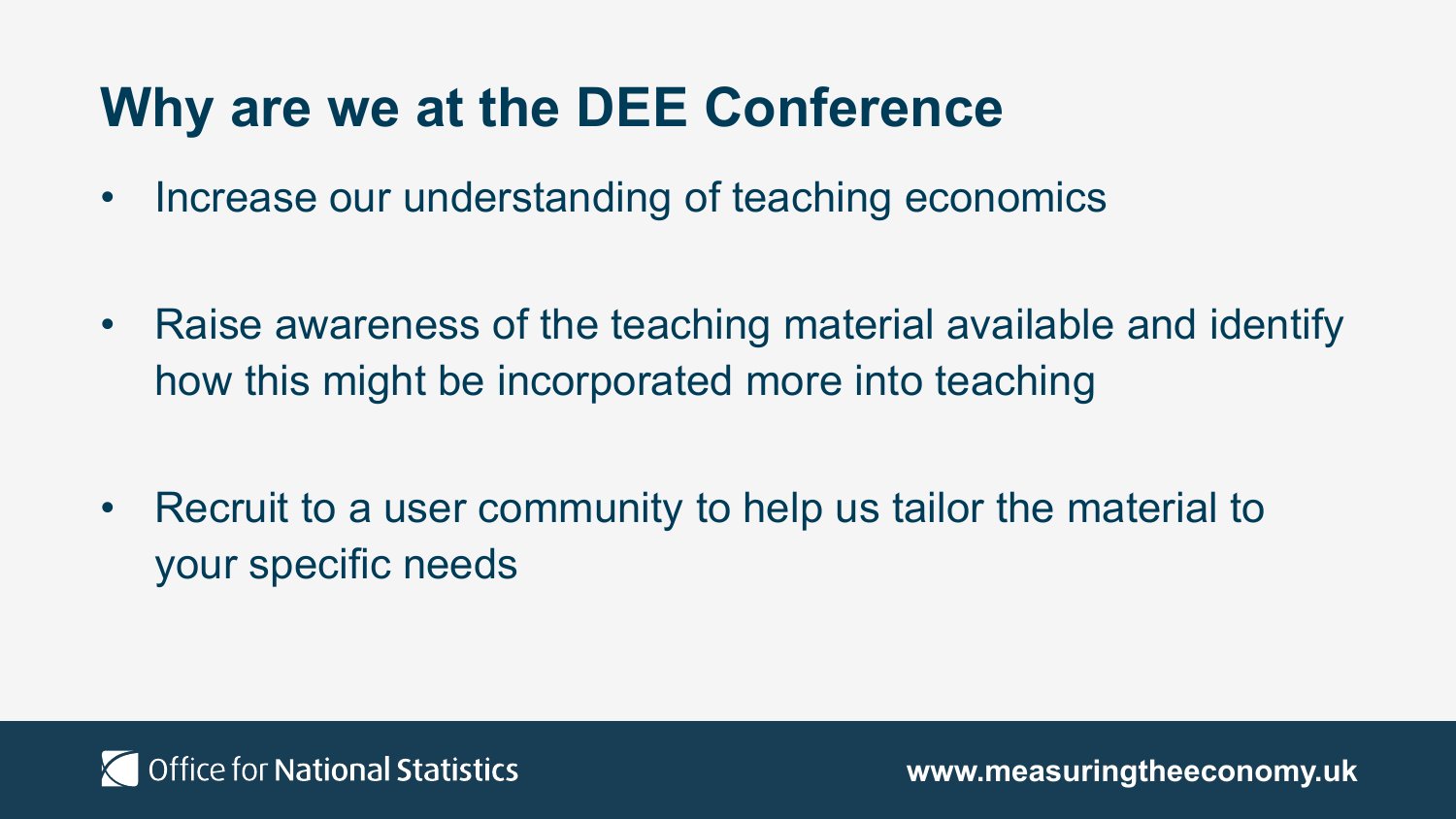Measuring The Economy: Developments in Economics **Education** 

#### **Sumit Dey-Chowdhury**

Senior Economist Macroeconomics Statistics and Analysis

**September 2021**



 $\bullet$  $\bullet$  $\bullet$  $\bullet$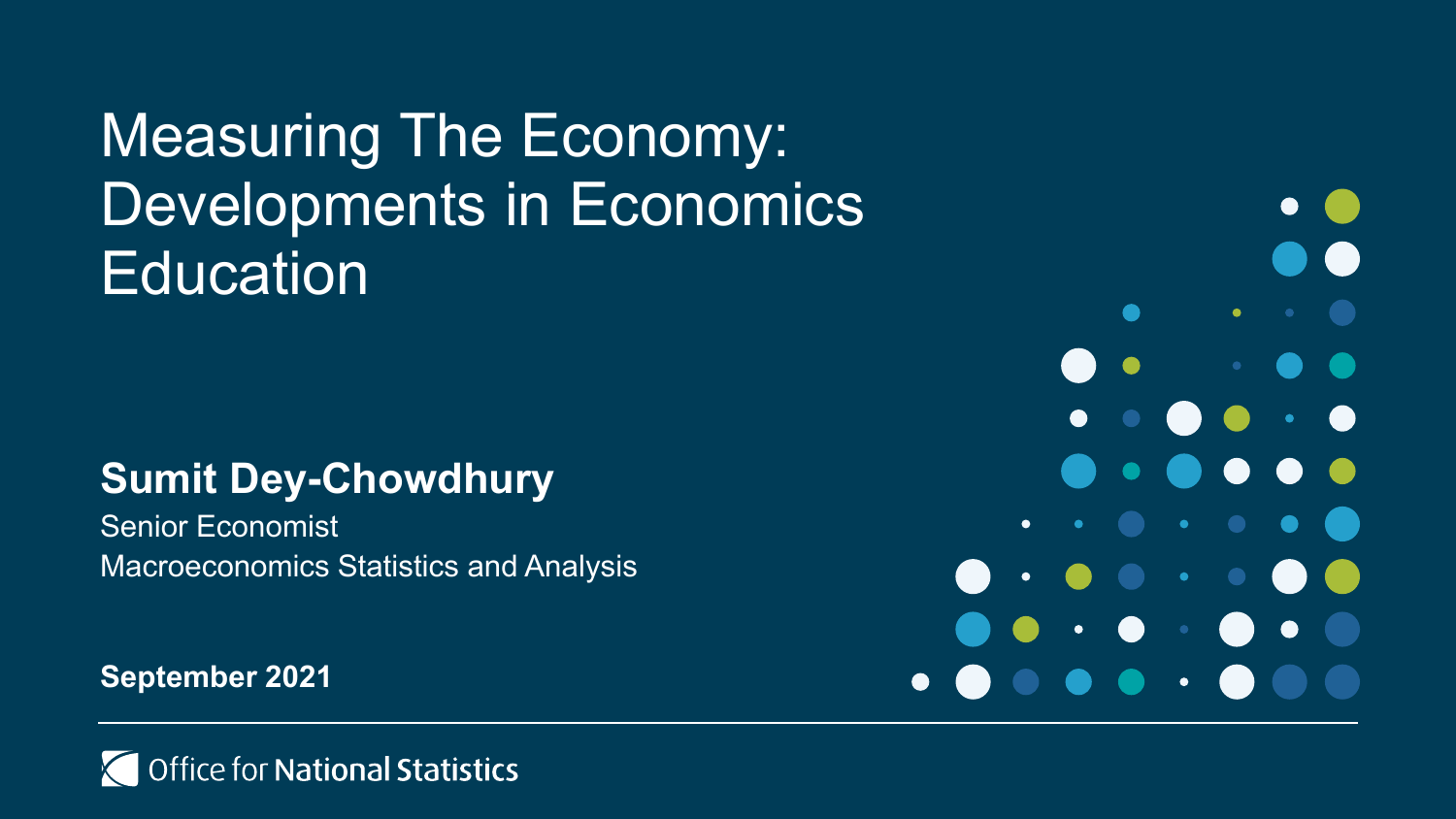### **Background**

- Economics is becoming increasingly more empirical but it rarely focuses on understanding the data itself
- Many professional economist jobs require the ability to analyse and understand data
- Describes how key economic statistics used to measure the economy are compiled
- Explains the theoretical and practical applications of these key economic statistics
- Discusses their limitations and the challenges in developing new and better economic statistics

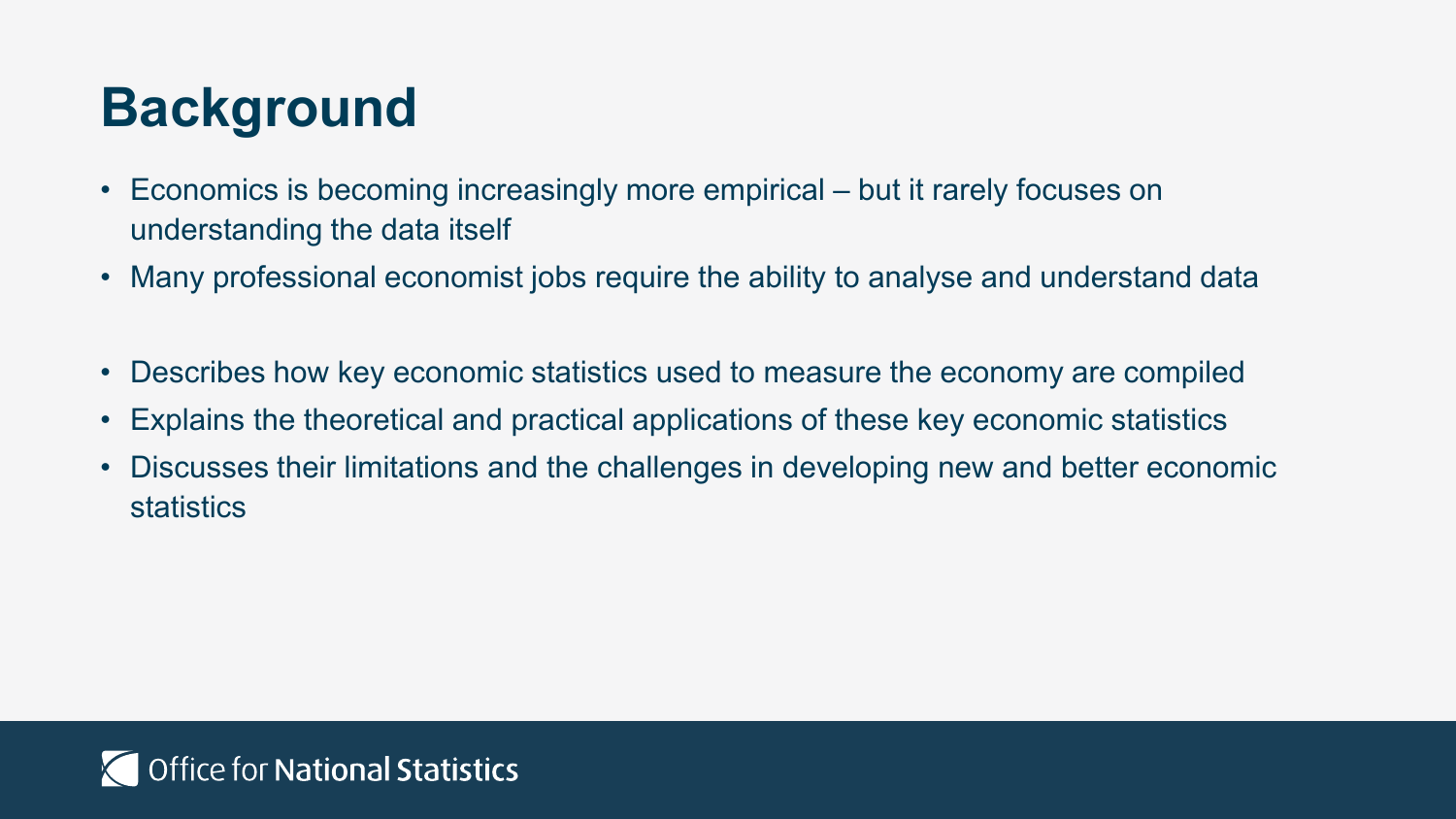### **Aims and Objectives**

- Provide a useful guide to aid students through their studies and enhance their employment opportunities
- Increase public understanding of economics
- Each chapter covers a specific area of economic statistics
- A practical guide to how important economic statistics are produced
- Applications showing how economic data can be used to understand current developments and evolving trends in the UK economy

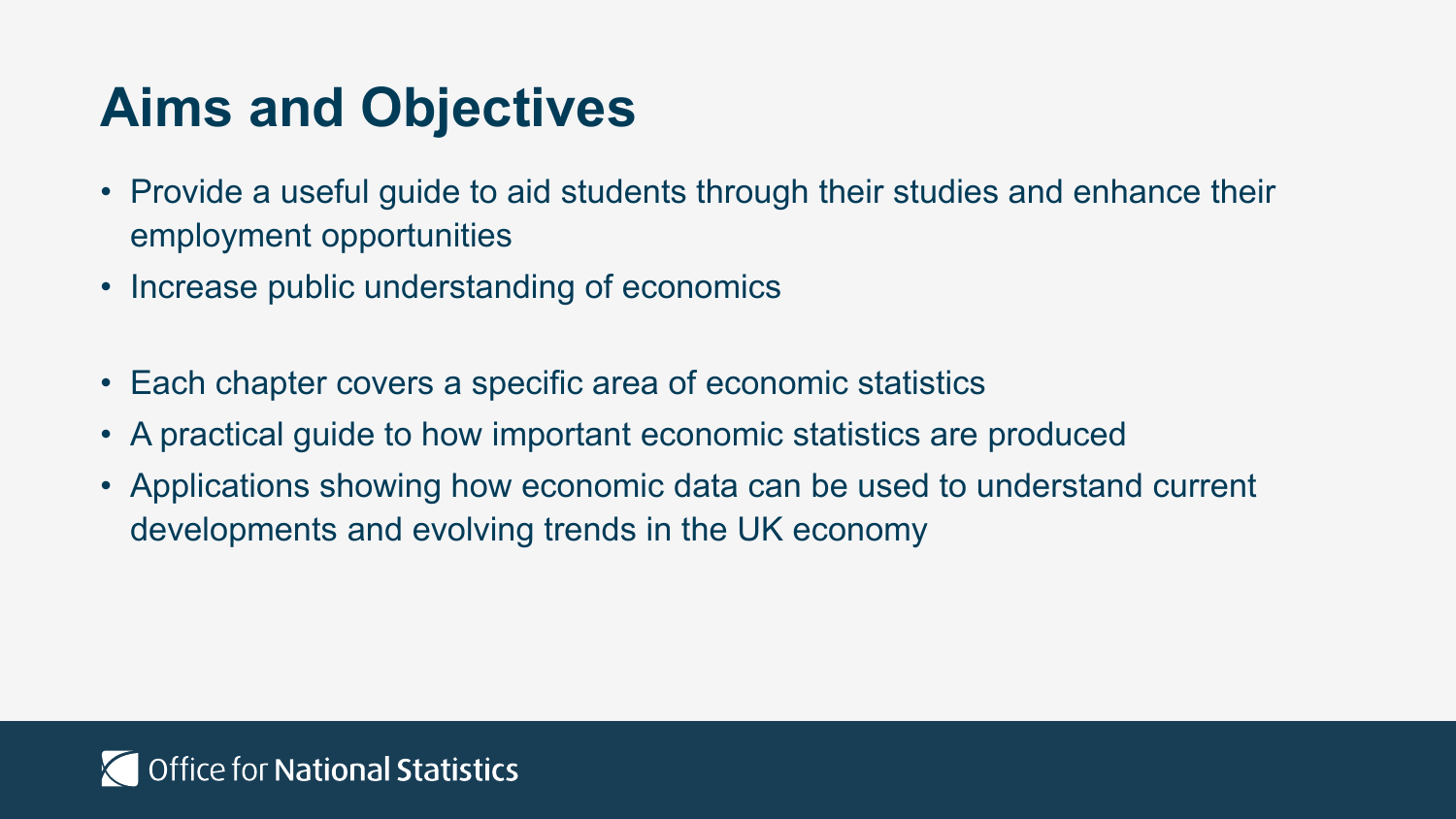### **Content**

- Each chapter starts with a set of key questions that summarise the contents – these can be thought of as your learning objectives
- For Chapter 1 on Measuring Inflation:
	- What is inflation and why do we measure it?
	- Why do we not have just one measure of inflation?
	- How do we decide what prices to use when we calculate inflation?
	- Does inflation accurately measure the increase in the cost of living?
	- How far back in time can we measure inflation?
	- Should inflation measures include house prices?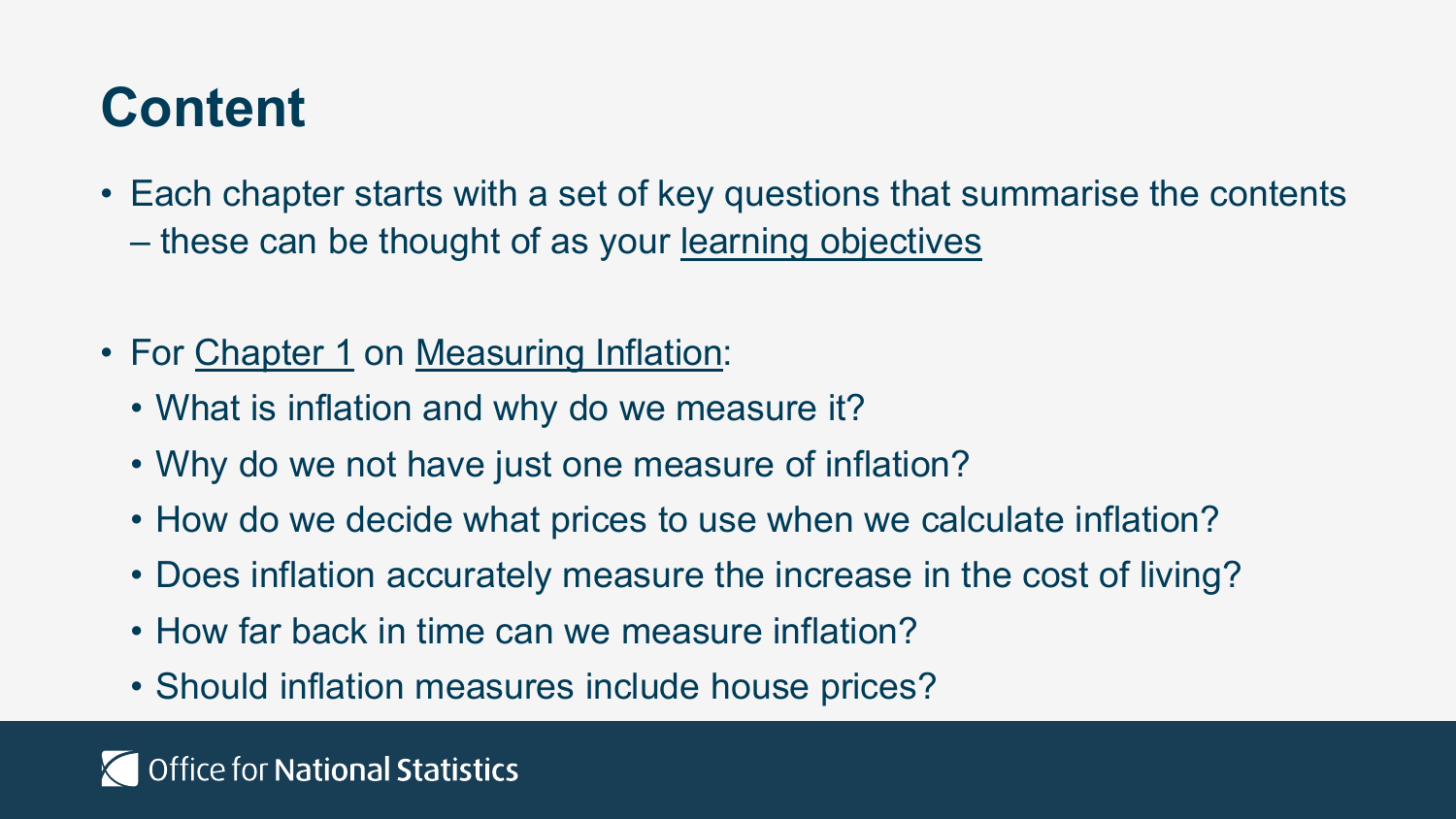### **Compiling A Price Index (1)**

- Key measures of UK inflation
	- Currently: CPIH / CPI
	- Historically: RPI / RPIX
- Basic approach prices and weights
	- Price relatives (current price and base price)
	- Prices collected every month 180,000 quotes for 700 products
	- Weights: expenditure patterns from annual surveys (*Living Costs and Food Survey*)
	- The CPI basket updated every March
	- Weight together price changes from the bottom up (Product  $\rightarrow$  Elementary aggregate  $\rightarrow$ Item index  $\rightarrow$  Class index  $\rightarrow$  Group index  $\rightarrow$  All items index)

#### Office for National Statistics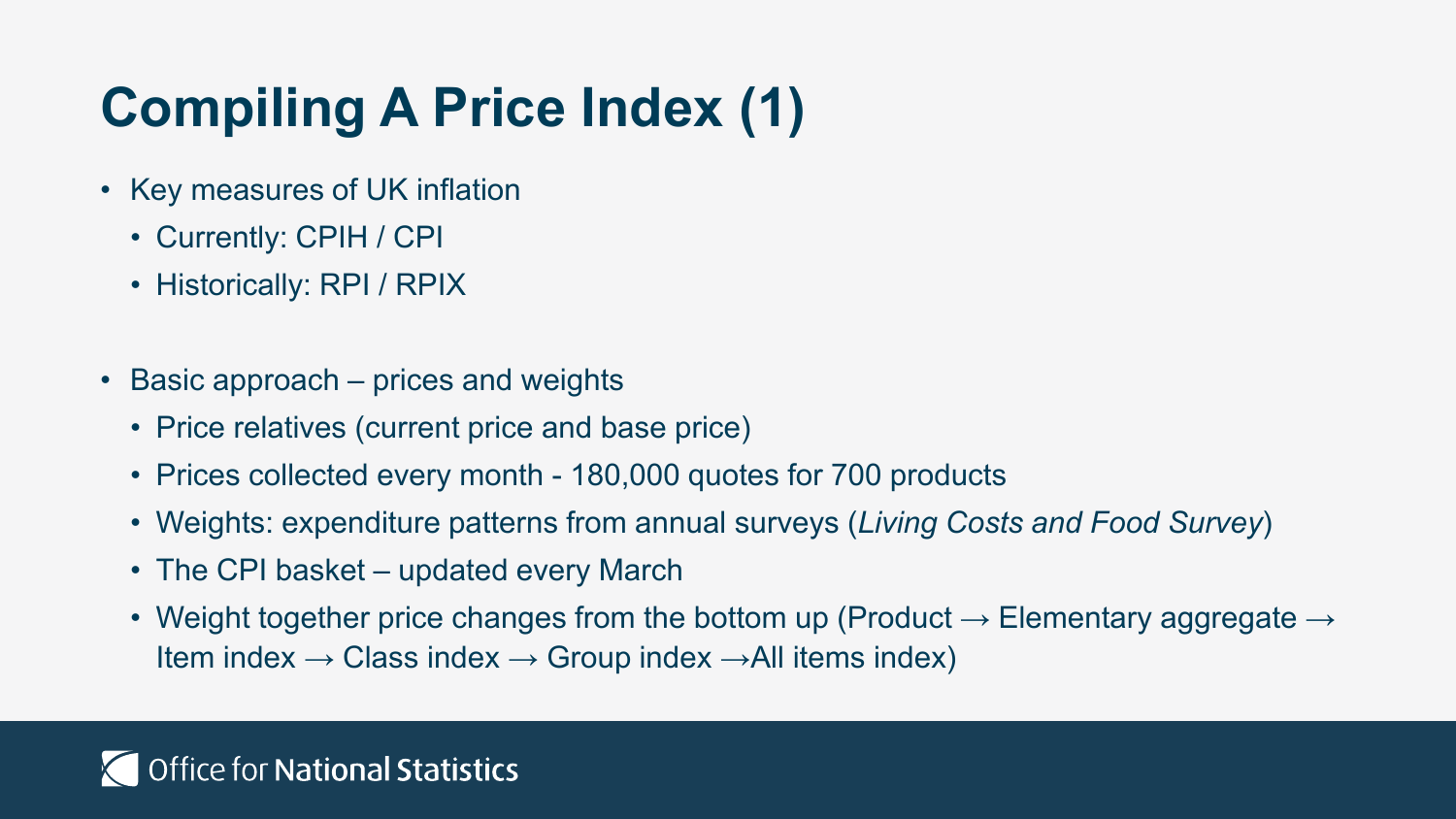### **Worked Example (1)**

| <b>Product</b> | Jan  | Apr  | July | Oct  |
|----------------|------|------|------|------|
| Rum            | 1.00 | 0.85 | 0.80 | 0.74 |
| Wine           | 1.00 | 0.88 | 0.78 | 0.71 |
| Coffee         | 1.00 | 1.24 | 1.49 | 1.08 |
| Oranges        | 1.00 | 1.23 | 1.24 | 0.94 |
| <b>Butter</b>  | 1.00 | 1.20 | 1.07 | 0.89 |
| Quinoa         | 1.00 | 1.56 | 1.47 | 0.96 |
| Ham            | 1.00 | 1.31 | 1.26 | 1.28 |
| <b>Bread</b>   | 1.00 | 1.37 | 1.43 | 1.04 |
| Apples         | 1.00 | 1.02 | 1.00 | 1.01 |
| Chocolate      | 1.00 | 1.30 | 1.65 | 1.53 |
| <b>Nuts</b>    | 1.00 | 0.04 | 2.40 | 7.92 |
| Olives         | 1.00 | 1.05 | 3.05 | 8.59 |

#### Unweighted averages of prices

- Dutot (arithmetic): ratio of averages problem of heterogenous prices
- Carli (arithmetic): average of the ratios problem of variable prices
- Jevons (geometric): cannot be used if any price is zero
- RPI mainly Dutot and Carli
- CPI mainly Jevons

How would the quarterly price indices look if constructed using Dutot, Carli and Jevons averages?

#### **Office for National Statistics**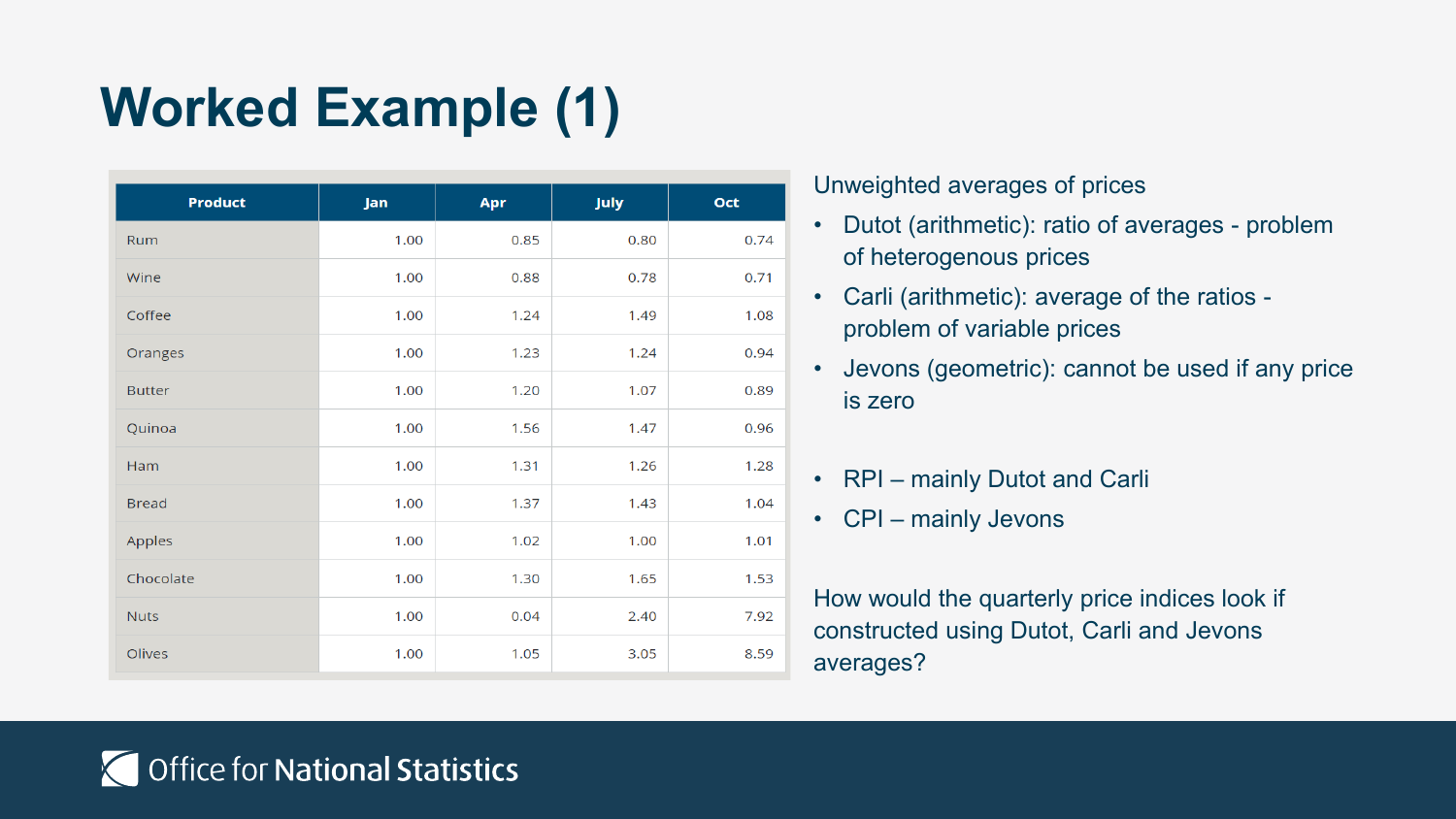### **Worked Example (2)**

|        | Jan    | <b>Apr</b> | <b>July</b> | <b>Oct</b> |
|--------|--------|------------|-------------|------------|
| Dutot  | 100.00 | 101.55     | 101.64      | 91.89      |
| Carli  | 100.00 | 108.69     | 146.97      | 222.56     |
| Jevons | 100.00 | 87.88      | 135.83      | 141.57     |

• Clearly the choice of average matters – this has an important bearing on the measurement of UK inflation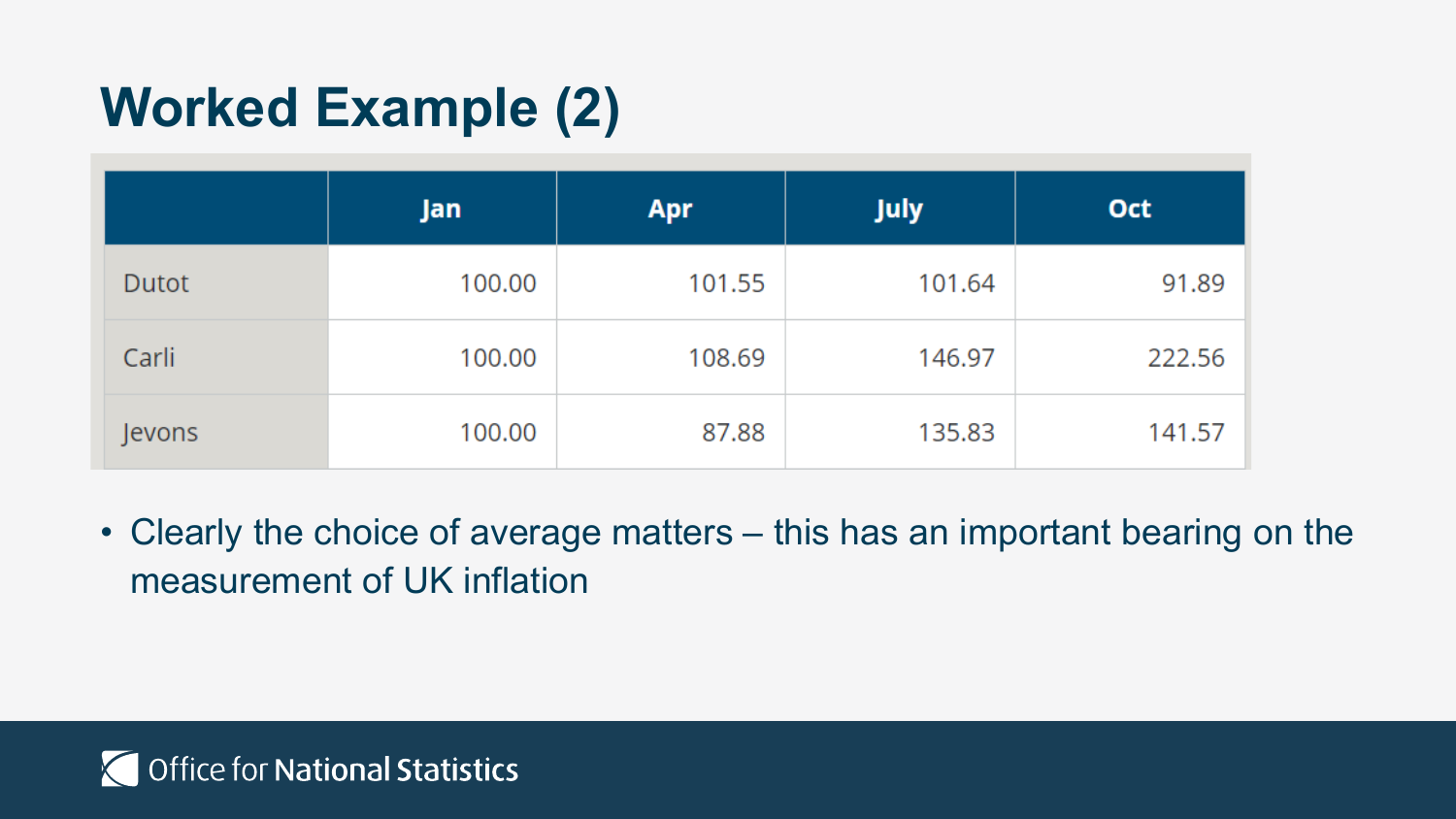### **Compiling A Price Index (2)**

- From the elementary level upwards weighting information available
- Aggregation using **Laspeyres** price index

 $I_{\text{t,0}}$  = 100 ×  $\sum_{i} (P_{\text{i,t}}/P_{\text{i,0}}) w_i / \sum_{i} w_i$ 

**Where** 

 $I_{t,0}$  is the index for time t where the base period is 0  $P_{i,t}$  is the price for the ith item at time t  $P_{i,0}$  is the price for the ith item in the base period  $w_i$  is the weight of the ith item

• Annual chain linking : allows weights to be updated each year (February)

#### **Office for National Statistics**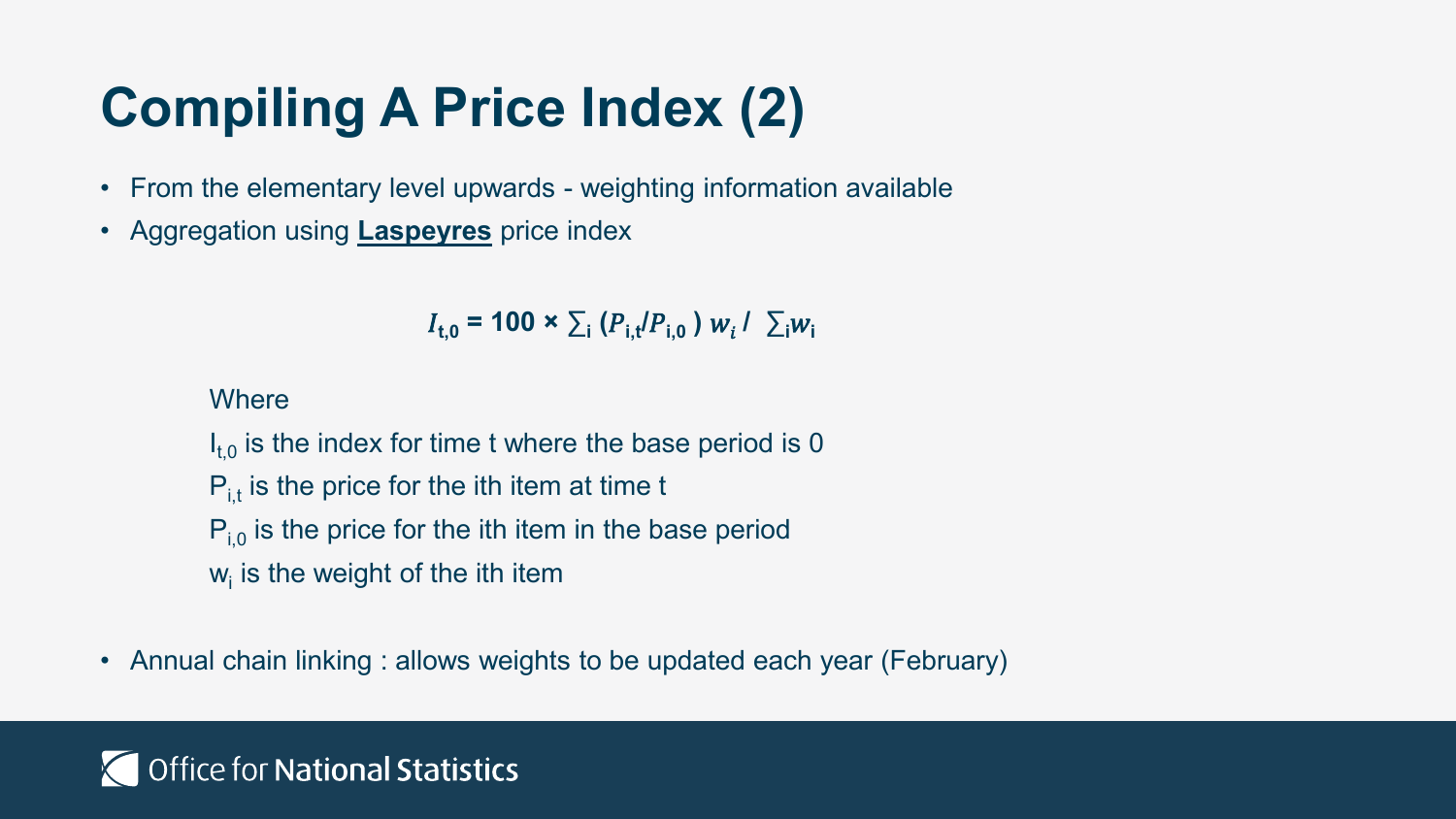### **Controversies and Developments**

- Switching from the RPI to the CPI/CPIH
	- RPI (Carli problematic overestimates inflation)
	- Formula effect geometric means < arithmetic means
	- Since 2010, formula effect widened from 0.4-0.7ppt to 0.9-1ppt
	- Change in the Bank of England inflation target (2.5% RPIX to 2% CPI/CPIH)
- Decommissioning or reforming the RPI?
	- Longstanding index and entrenched in private sector pension schemes and government issued index linked gilts
	- Continuity valued but no longer a National Statistic leaving RPI in limbo
	- House of Lords Economic Affairs Committee (2019) pushing for RPI reform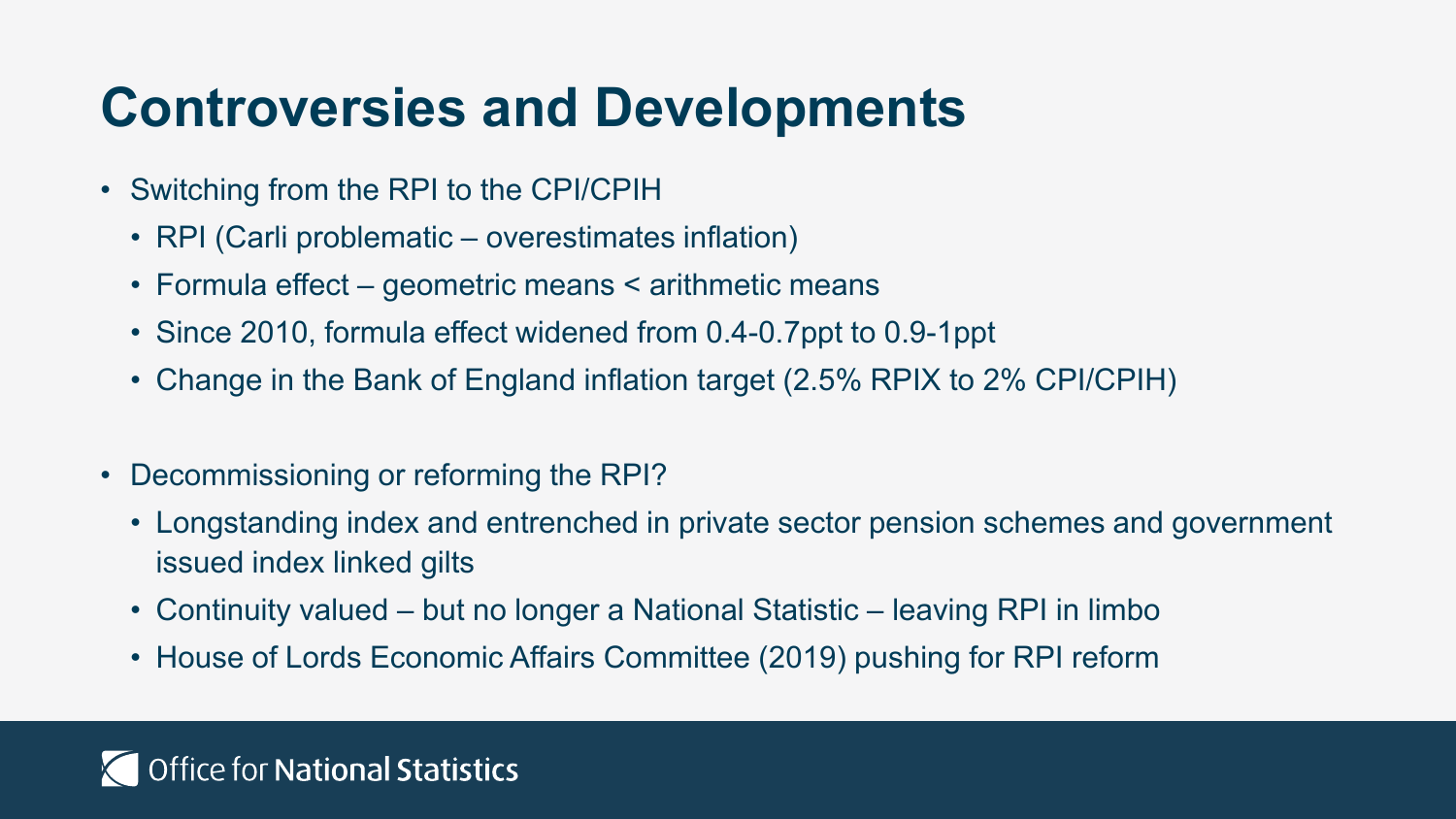### **Next Steps (1)**

- Understanding the potential of the teaching material here for lectures/ courses that are run now
- Identifying the additional teaching resources that would be of most value
- Learning more about how beneficial podcasts, blogs and videos to supplement the material here
- [measuring.the.economy@ons.gov.uk](mailto:measuring.the.economy@ons.gov.uk)